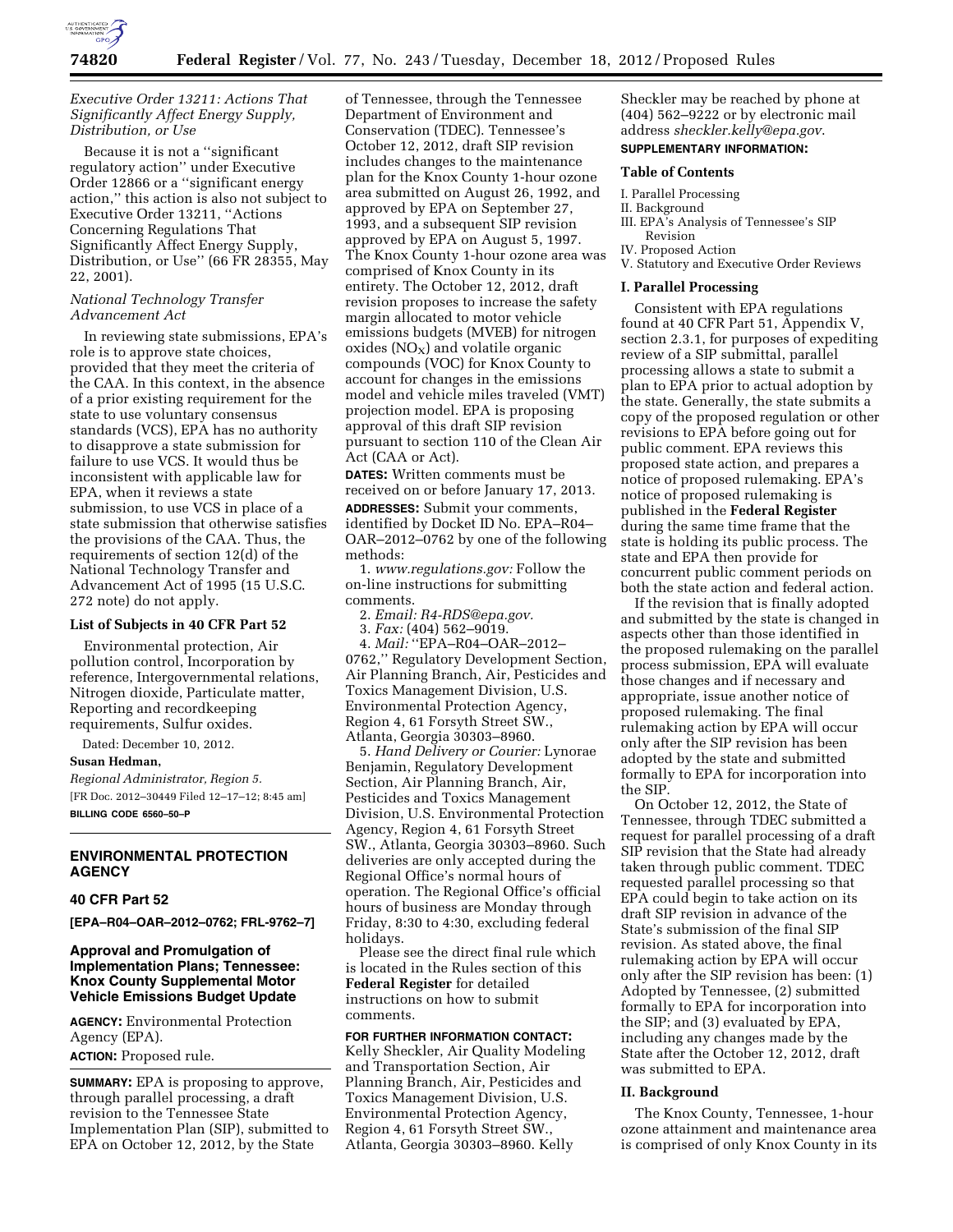entirety in Tennessee (hereafter referred to as the ''Knox County Area'' or ''Area''). Knox County Area was originally designated as marginal nonattainment for the 1-hour ozone national ambient air quality standards (NAAQS) on November 6, 1991 (56 FR 56694).1 Knox County was redesignated as attainment for the 1-hour ozone NAAQS on September 27, 1993 (58 FR 50271). In this approval, was a 10-year air quality maintenance plan covering the years 1994–2004.

A subsequent revision to the Knox County Area maintenance plan was approved by EPA on August 5, 1997, that established MVEB for transportation conformity purposes. That plan satisfied the CAA requirement for a 10-year update of the Knox County 1-hour ozone maintenance plan. Changes included revisions to the emissions inventory for both on-road and off-road mobile sources using the latest at that time, EPA approved mobile emissions and NONROAD models. New emissions data for both the new base year (attainment year) and the projected years (2004 and 2014) were calculated. The plan updated the 2004 MVEB and

provided for a new MVEB for the year 2014. EPA is now proposing to approve Tennessee's October 12, 2012, revision to the safety margin for the previously approved MVEB.

## **III. EPA's Analysis of Tennessee's SIP Revision**

As discussed above, on October 12, 2012, the State of Tennessee, through TDEC, submitted a SIP revision to revise the MVEB for Knox County in the Knox County 1-hour ozone maintenance plan to increase the safety margin as a result of new emissions model, VMT projection models, and other emission model input data. The MVEB (expressed in tons per day (tpd)) that are being updated through today's action were originally approved by EPA on September 27, 1993, updated on August 5, 1997, and are outlined in the table below.

# TABLE 1—ORIGINAL MVEB FOR KNOX COUNTY FOR 2004  $NO<sub>x</sub>$

| $NO_{\rm X}$<br><br>VOC<br> | 29.24 tpd<br>33.89 tpd | 22.12 tpd<br>31.71 tpd |
|-----------------------------|------------------------|------------------------|
|                             |                        |                        |

TDEC is currently allocating portions of the available safety margin 2 to the MVEB to account for new emissions models, VMT projections models, as well as changes to future vehicle mix assumptions, that influence the emission estimations. TDEC has now decided to allocate a majority of the safety margin available to the MVEB. Specifically, 7.97 tpd of the available VOC safety margin (15.94) is allocated to the 2004 MVEB, and 11.61 tpd for the available 2014 MVEB (23.22). Additionally, 2.79 tpd of the available  $NO<sub>x</sub>$  safety margin are allocated to the 2004 MVEB and 18.43 tpd for the 2014 MVEB. The remaining safety margin for VOC for 2004 is 7.97 tpd and for 2014 is 11.61 tpd. As a result, there will be no safety margin remaining for  $NO<sub>x</sub>$  for 2004 and 2014.

The following tables provide the adjusted VOC and  $NO<sub>X</sub>$  emissions data, for the 2004 base attainment year inventories, as well as the projected VOC and  $NO<sub>x</sub>$  emissions inventory 2014.

# TABLE 2—KNOX COUNTY TOTAL VOLATILE ORGANIC COMPUNDS EMISSIONS

| Year     | Area  | Non-road | Biogenic | Mobile | Point | Total  | Available<br>saftey<br>margin |
|----------|-------|----------|----------|--------|-------|--------|-------------------------------|
| 1990<br> | 28.82 | 9.81     | 32.43    | 40.84  | 8.06  | 119.96 |                               |
| 1993     | 29.25 | 9.96     | 32.43    | 32.35  | 8.64  | 112.63 |                               |
| 2004     | 30.90 | 10.52    | 32.43    | 21.27  | 8.90  | 104.02 | 15.94                         |
| 2010     | 31.84 | 10.84    | 32.43    | 13.93  | 9.76  | 98.80  |                               |
| 2014<br> | 32.48 | 11.06    | 32.43    | 19.51  | 10.26 | 96.74  | 23.22                         |

TABLE 3—KNOX COUNTY TOTAL NITROGEN OXIDES EMISSIONS

| Year                                     | Area                                 | Non-Road                                | Biogenic | Mobile                                    | Point                                   | Total                                     | Saftey<br>Margin          |
|------------------------------------------|--------------------------------------|-----------------------------------------|----------|-------------------------------------------|-----------------------------------------|-------------------------------------------|---------------------------|
| 1990<br><br>1993<br>2004<br>2010<br>2014 | 3.66<br>3.72<br>3.92<br>4.04<br>4.13 | 9.77<br>9.92<br>10.48<br>10.79<br>11.01 | υ        | 37.62<br>34.85<br>31.10<br>19.99<br>13.27 | 8.96<br>9.54<br>11.73<br>12.53<br>13.17 | 60.01<br>58.03<br>57.23<br>47.35<br>41.58 | <br><br>2.79<br><br>18.43 |

2A safety margin is the difference between the attainment level of emissions from all source

<sup>&</sup>lt;sup>1</sup> Subsequent to designating Knox County nonattainment for the 1-hour ozone NAAQS, EPA has since designated Knox County as part of the larger Knoxville nonattainment area for the 1997 8 hour ozone NAAQS (*see* 69 FR 23857, April 30, 2004) and the 2008 8-hour ozone NAAQS (*see* 77 FR 30160, May 21, 2012). This proposed action relates primarily to the MVEB established for Knox

County for the 1-hour ozone NAAQS, and does not relate to the MVEB approved for 1997 8-hour ozone NAAQS for the Knoxville Area, nor does it relate to any pending MVEB that may be contemplated for the Knoxville Area for the 2008 8-hour ozone NAAQS.

categories (i.e., point, area, and mobile) and the projected level of emissions from all source categories. The State may choose to allocate some of the safety margin to the MVEB, for transportation conformity purposes, so long as the total level of emissions from all source categories remains equal to or less than the attainment level of emissions.